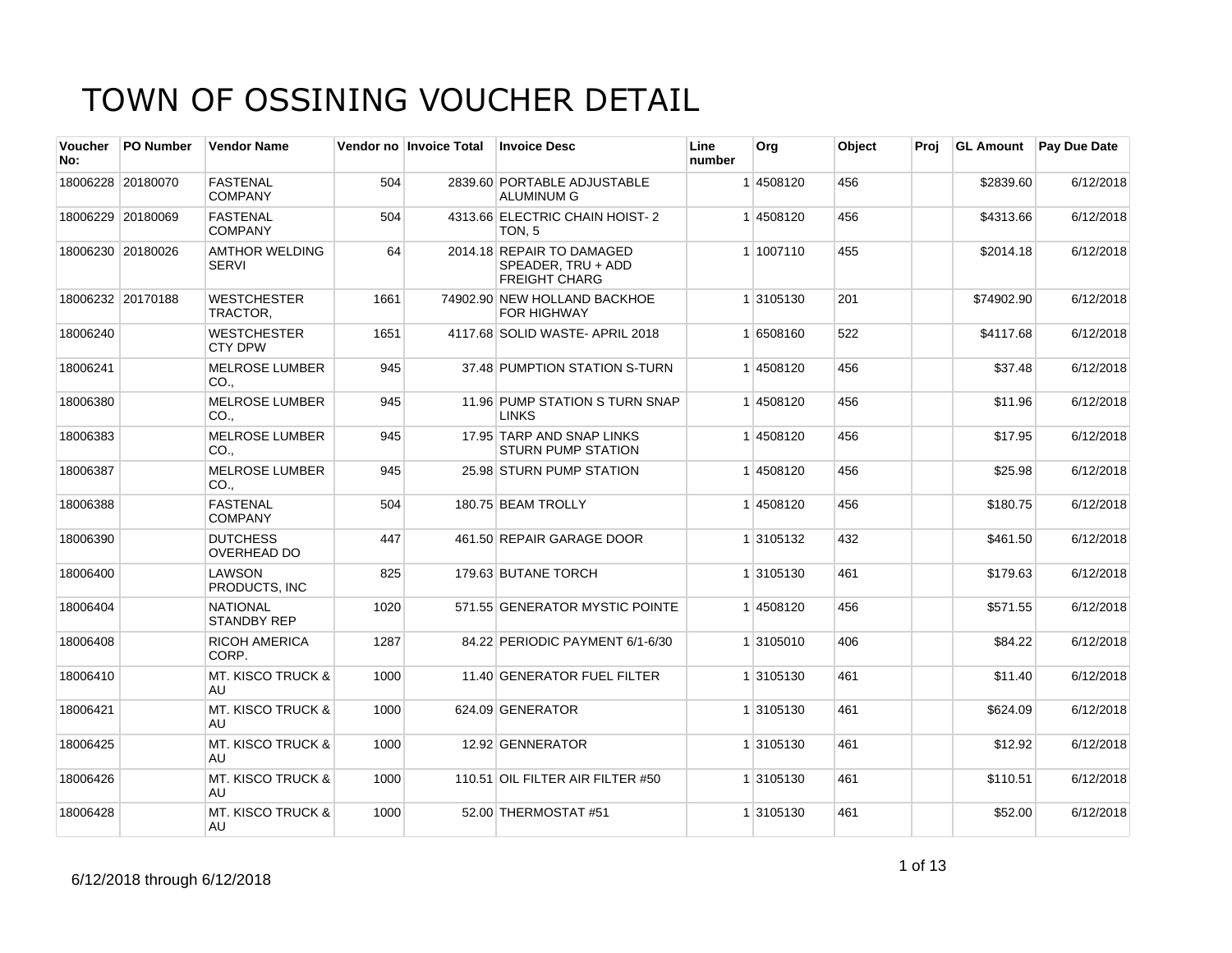| <b>Voucher</b><br>No: | <b>PO Number</b> | <b>Vendor Name</b>                    |      | Vendor no Invoice Total | <b>Invoice Desc</b>                                                           | Line<br>number | Org       | Object | Proj | <b>GL Amount</b> | Pay Due Date |
|-----------------------|------------------|---------------------------------------|------|-------------------------|-------------------------------------------------------------------------------|----------------|-----------|--------|------|------------------|--------------|
| 18006429              |                  | <b>MT. KISCO TRUCK &amp;</b><br>AU    | 1000 |                         | 54.10 #23 1/2" FUEL HOSE STOCK                                                |                | 1 3105130 | 461    |      | \$54.10          | 6/12/2018    |
| 18006433              |                  | <b>MT. KISCO TRUCK &amp;</b><br>AU    | 1000 |                         | 119.68 TURN LAMP STOCK #23 & #66                                              |                | 1 3105130 | 461    |      | \$119.68         | 6/12/2018    |
| 18006435              |                  | <b>MT. KISCO TRUCK &amp;</b><br>AU.   | 1000 |                         | 69.90 SHOP-OIL ABSORBANT                                                      |                | 1 3105130 | 461    |      | \$69.90          | 6/12/2018    |
| 18006440              |                  | <b>OSSINING LAWN</b><br><b>MOWER</b>  | 1140 |                         | 10.00 CHAIN LINKS FOR CHIPPER                                                 |                | 1 3105130 | 461    |      | \$10.00          | 6/12/2018    |
| 18006443              |                  | O'CONNOR,<br><b>MICHAEL G</b>         | 1120 |                         | 31.90 WATER                                                                   |                | 1 3105132 | 483    |      | \$31.90          | 6/12/2018    |
| 18006450              |                  | <b>UNIFIRST</b><br><b>CORPORATION</b> | 1556 |                         | 60.70 GARAGE RAGS                                                             |                | 1 3105132 | 432    |      | \$60.70          | 6/12/2018    |
| 18006451              |                  | THE GAZETTE                           | 1821 |                         | 576.00 LG FIRECLOSURE                                                         |                | 1 1001410 | 401    |      | \$576.00         | 6/12/2018    |
| 18006453              |                  | <b>UNIFIRST</b><br><b>CORPORATION</b> | 1556 |                         | 60.70 GARAGE RAGS                                                             |                | 1 3105132 | 432    |      | \$60.70          | 6/12/2018    |
| 18006454              |                  | <b>UNIFIRST</b><br><b>CORPORATION</b> | 1556 |                         | 60.70 GARAGE RAGS                                                             |                | 1 3105132 | 432    |      | \$60.70          | 6/12/2018    |
| 18006457              |                  | <b>UNIFIRST</b><br><b>CORPORATION</b> | 1556 |                         | 60.70 GARAGE RAGS                                                             |                | 1 3105132 | 432    |      | \$60.70          | 6/12/2018    |
| 18006461              |                  | UNITED METRO<br><b>ENERGY</b>         | 1561 |                         | 382.44 #2 HEATING FUEL FOR H'WAY<br>GARAGE 4/30/18                            |                | 1 3105132 | 404    |      | \$382.44         | 6/12/2018    |
| 18006462              |                  | UNITED METRO<br><b>ENERGY</b>         | 1561 |                         | 264.39 #2 HEATING FUEL FOR THE<br><b>HWY GARAGE</b>                           |                | 1 3105132 | 404    |      | \$264.39         | 6/12/2018    |
| 18006463              |                  | UNITED METRO<br><b>ENERGY</b>         | 1561 |                         | 81.69 #2 HEATING FUEL FOR HWAY<br>GARAGE                                      |                | 1 3105132 | 404    |      | \$81.69          | 6/12/2018    |
| 18006464              |                  | DON - DRE<br><b>ELECTRIC</b>          | 425  |                         | 75.00 INST, MALE CORD CONN, FOR<br>ELEC. HOIST                                |                | 14508120  | 456    |      | \$75.00          | 6/12/2018    |
| 18006465              |                  | <b>EXPANDED SUPPLY</b><br><b>PROD</b> | 1759 |                         | 670.74 REBUILD STORM BASIN<br><b>MORNINGSIDE DRIVE</b>                        |                | 1 3105110 | 439    |      | \$670.74         | 6/12/2018    |
| 18006466              |                  | <b>DUTCHESS</b><br><b>OVERHEAD DO</b> | 447  |                         | 512.00 GAR-MAT, LABOR, EQUIP.,<br><b>REPL. PUSH BUTTONS (3)</b><br><b>DRS</b> |                | 1 3105132 | 432    |      | \$512.00         | 6/12/2018    |
| 18006468              |                  | <b>VERTUCCI</b>                       | 2201 |                         | 98.38 LOCKING VICEGRIPS FOR<br><b>SHOP</b>                                    |                | 1 3105130 | 461    |      | \$98.38          | 6/12/2018    |
| 18006469              |                  | <b>BEN ROMEO CO.,</b><br>INC.         | 152  |                         | 453.40 SHOVELS AND BROOMS FOR<br><b>SWEEPER</b>                               |                | 1 3105140 | 201    |      | \$153.40         | 6/12/2018    |
|                       |                  |                                       |      |                         |                                                                               |                | 2 3105130 | 461    |      | \$300.00         | 6/12/2018    |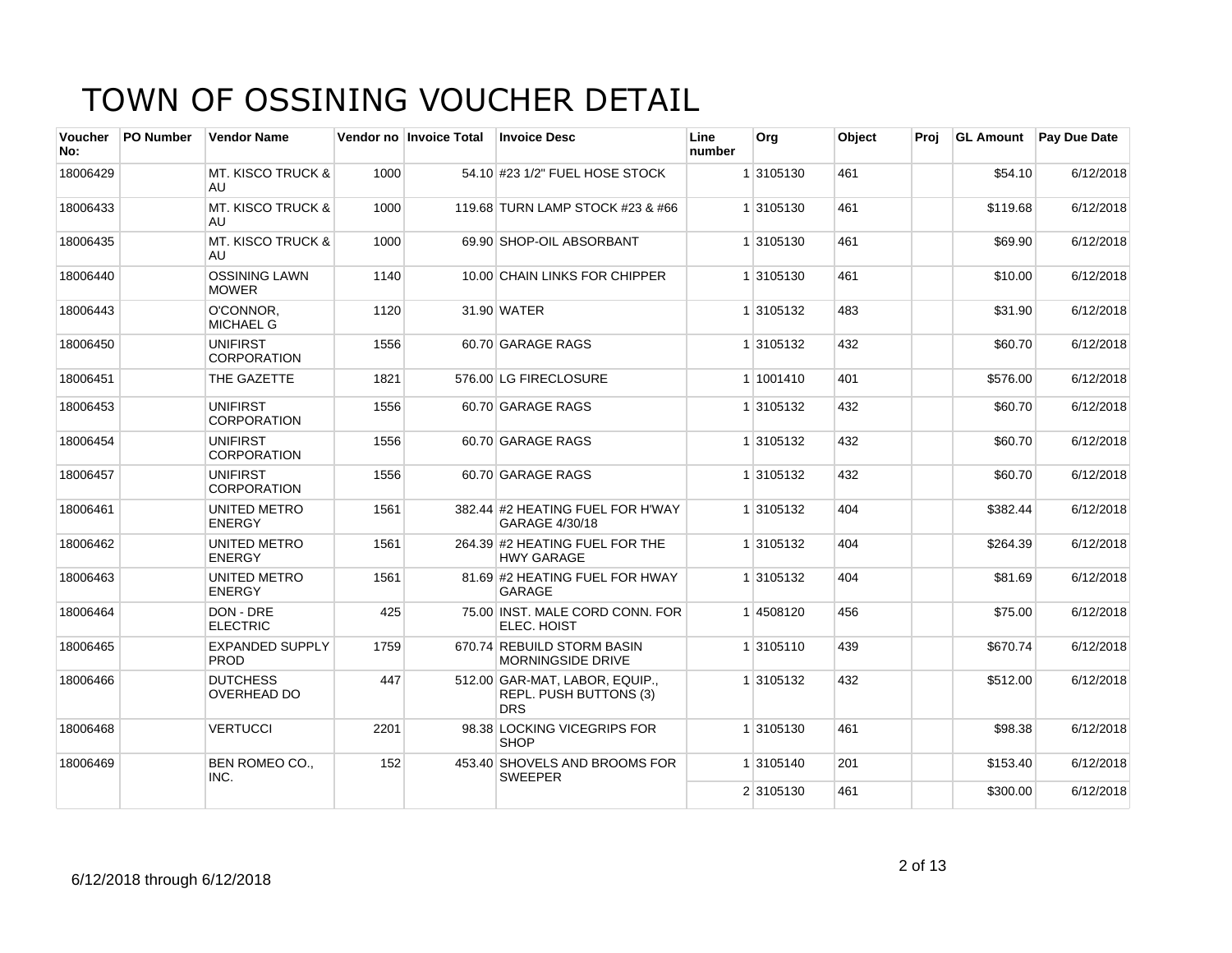| Voucher<br>No: | <b>PO Number</b>  | <b>Vendor Name</b>                    |      | Vendor no Invoice Total | <b>Invoice Desc</b>                                                   | Line<br>number | Org       | Object | Proj | <b>GL Amount</b> | Pay Due Date |
|----------------|-------------------|---------------------------------------|------|-------------------------|-----------------------------------------------------------------------|----------------|-----------|--------|------|------------------|--------------|
| 18006518       |                   | CINTAS CORP.                          | 299  |                         | 266.08 MEDICAL SUPPLIES FOR THE<br>MEN                                |                | 1 3105110 | 432    |      | \$266.08         | 6/12/2018    |
| 18006740       |                   | STAPLES INC. &<br><b>SUBSI</b>        | 1439 |                         | 26.80 BIC BRITE LINER, PENS                                           |                | 1 1001355 | 406    |      | \$26.80          | 6/12/2018    |
| 18006741       |                   | <b>DE LAGE LANDEN</b>                 | 386  |                         | 122.85 PERIOD OF PERFORMANCE<br>05/01/2018-05/31/2018                 |                | 1 1001355 | 407    |      | \$122.85         | 6/12/2018    |
| 18006742       |                   | <b>TYLER</b><br><b>TECHNOLOGIES I</b> | 1552 |                         | 7200.00 SERVICES                                                      |                | 1 1001355 | 446    |      | \$7200.00        | 6/12/2018    |
| 18006743       |                   | <b>WESTCHESTER</b><br>TRACTOR,        | 1661 |                         | 178.45 CHAIN                                                          |                | 1 3105130 | 461    |      | \$178.45         | 6/12/2018    |
| 18006749       |                   | <b>MT. KISCO TRUCK &amp;</b><br>AU    | 1000 | 69.41 #51               |                                                                       |                | 1 3105130 | 461    |      | \$69.41          | 6/12/2018    |
| 18006750       |                   | <b>MT. KISCO TRUCK &amp;</b><br>AU    | 1000 |                         | 144.59 AIR/OIL/FUEL FITLERS #51                                       |                | 1 3105130 | 461    |      | \$144.59         | 6/12/2018    |
| 18006752       |                   | <b>MT. KISCO TRUCK &amp;</b><br>AU    | 1000 | $9.31$ #51              |                                                                       |                | 1 3105130 | 461    |      | \$9.31           | 6/12/2018    |
| 18006753       |                   | <b>MT. KISCO TRUCK &amp;</b><br>AU    | 1000 | 17.84 #51               |                                                                       |                | 1 3105130 | 461    |      | \$17.84          | 6/12/2018    |
| 18006754       |                   | <b>UNIFIRST</b><br><b>CORPORATION</b> | 1556 |                         | 60.70 GARAGE RAGS                                                     |                | 1 3105132 | 432    |      | \$60.70          | 6/12/2018    |
| 18006755       |                   | <b>CON EDISON</b><br><b>CORPORATE</b> | 319  |                         | 32.41 POND VIEW LANE PUMP GAS                                         |                | 1 4508120 | 403    |      | \$32.41          | 6/12/2018    |
| 18006757       |                   | <b>MELROSE LUMBER</b><br>CO.,         | 945  |                         | 70.59 SMALL ELECTRIC PUMP                                             |                | 1 4508120 | 456    |      | \$70.59          | 6/12/2018    |
| 18006759       |                   | <b>WESTCHESTER</b><br><b>AND PUTN</b> | 1803 |                         | 300.00 DUES FOR THE YEAR 2018                                         |                | 1 3105010 | 409    |      | \$300.00         | 6/12/2018    |
| 18006760       |                   | ALL-WELD<br>PRODUCTS. C               | 43   |                         | 24.00 TANKS FOR CUTTING<br><b>TORCHES</b>                             |                | 1 3105130 | 461    |      | \$24.00          | 6/12/2018    |
|                | 18006761 20180091 | <b>LONG ISLAND</b><br><b>SANITATI</b> | 2049 |                         | 198280.00 ELGIN BROOM BADGER<br><b>STREET SWEEPER</b>                 |                | 1 3105130 | 201    |      | \$198280.00      | 6/12/2018    |
| 18006765       |                   | WEST. CTY. DEPT.<br>OF                | 1637 |                         | 725.00 PETROLEUM BULK STORAGE<br><b>REGISTRATION FEE (3YR</b><br>REG) |                | 1 3105010 | 515    |      | \$725.00         | 6/12/2018    |
| 18006770       |                   | <b>MANY'S EXPRESS</b><br>INC.         | 907  |                         | 820.00 STORAGE OF VOTING<br>MACHINES FOR MO OF JUNE<br>2018           |                | 1 1001450 | 43402  |      | \$820.00         | 6/12/2018    |
|                | 18006771 20180071 | LOVEGROVE.<br>JAMES E.                | 2622 |                         | 5000.00 REUBEN HOUSE CLEAN UP -<br><b>INITIAL PAYMENT</b>             |                | 1 3707110 | 200    | 5209 | \$5000.00        | 6/12/2018    |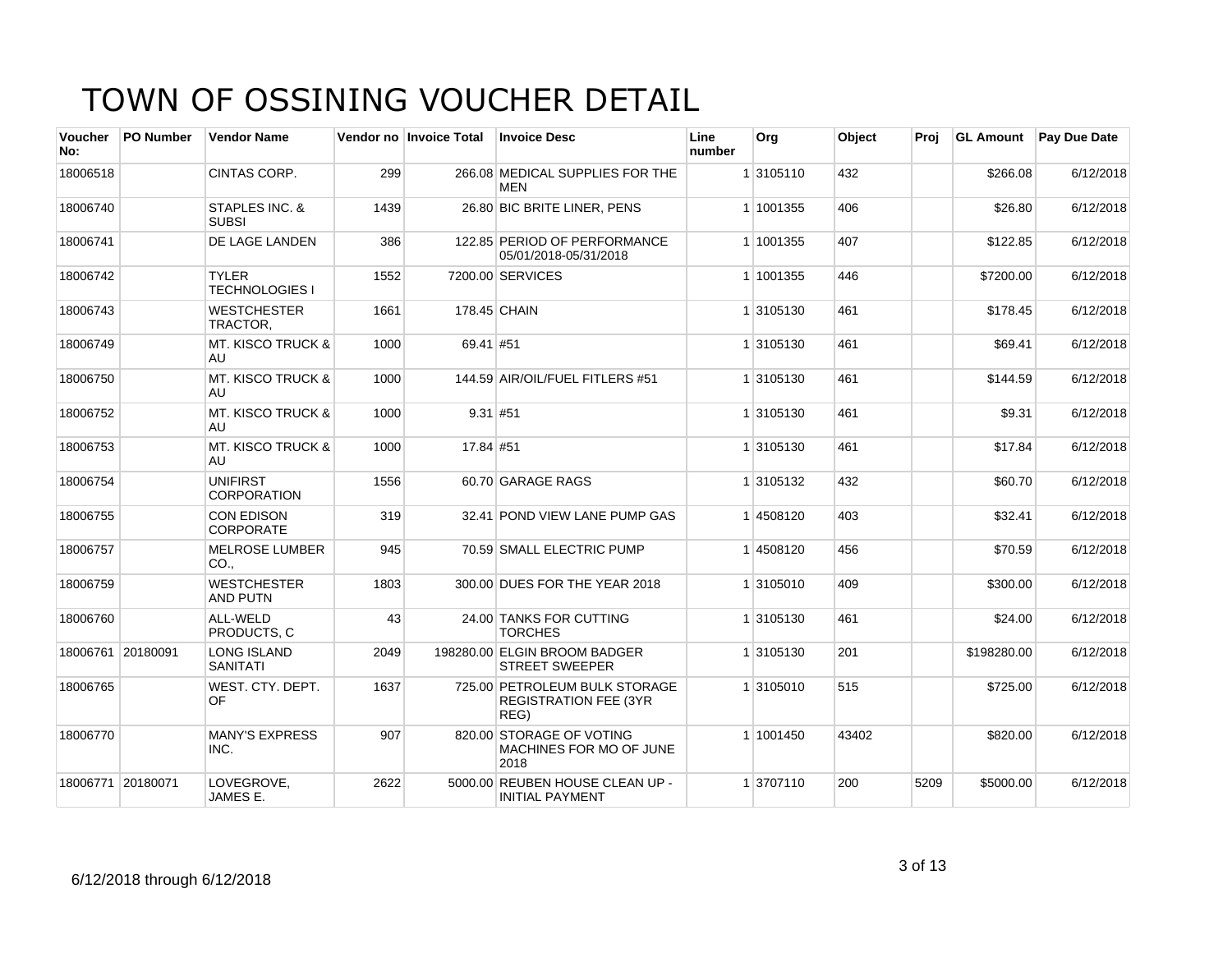| <b>Voucher</b><br>No: | <b>PO Number</b> | <b>Vendor Name</b>                        |      | Vendor no Invoice Total | <b>Invoice Desc</b>                                                              | Line<br>number | Org       | <b>Object</b> | Proi | <b>GL Amount</b> | <b>Pay Due Date</b> |
|-----------------------|------------------|-------------------------------------------|------|-------------------------|----------------------------------------------------------------------------------|----------------|-----------|---------------|------|------------------|---------------------|
| 18006772              |                  | ZACHACZ,<br><b>MADELINE</b>               | 1729 |                         | 8.04 REIMBURSEMENT- MAILING<br>OF MS4 REPORT                                     |                | 1 1001620 | 405           |      | \$8.04           | 6/12/2018           |
| 18006773              |                  | <b>VERIZON</b><br><b>WIRELESS</b>         | 1600 |                         | 106.63 VERIZON WIRELESS, 4/24-<br>5/23                                           |                | 1 3105110 | 402           |      | \$121.75         | 6/12/2018           |
|                       |                  |                                           |      |                         |                                                                                  |                | 2 1007110 | 402           |      | \$36.35          | 6/12/2018           |
|                       |                  |                                           |      |                         |                                                                                  |                | 3 1006772 | 402           |      | \$32.70          | 6/12/2018           |
|                       |                  |                                           |      |                         |                                                                                  |                | 4 1001620 | 407           |      | $-$ \$84.17      | 6/12/2018           |
| 18006774              |                  | <b>SUPERIOR</b><br><b>COMMUNICATI</b>     | 1472 |                         | 145.00 TECHNICIAN TO<br><b>TROUBLESHOOT FAX ISSUES</b>                           |                | 1 1001110 | 407           |      | \$145.00         | 6/12/2018           |
| 18006775              |                  | STAPLES INC. &<br><b>SUBSI</b>            | 1439 |                         | 38.02 OFFICE SUPPLIES                                                            |                | 1 1001330 | 406           |      | \$38.02          | 6/12/2018           |
| 18006776              |                  | <b>STAPLES INC. &amp;</b><br><b>SUBSI</b> | 1439 |                         | 376.74 10.000 #10 ENVELOPES W/<br><b>WINDOWS</b>                                 |                | 1 1001330 | 406           |      | \$376.74         | 6/12/2018           |
| 18006777              |                  | <b>STAPLES INC. &amp;</b><br><b>SUBSI</b> | 1439 |                         | 63.75 OFFICE SUPPLIES                                                            |                | 1 1001330 | 406           |      | \$63.75          | 6/12/2018           |
| 18006779              |                  | STAPLES INC. &<br><b>SUBSI</b>            | 1439 |                         | 76.66 OFFICE SUPPLIES                                                            |                | 1 1001330 | 406           |      | \$76.66          | 6/12/2018           |
| 18006780              |                  | ZHININ, JESSICA                           | 1727 |                         | 50.00 INTERPRETER SERVICES.<br>2.5HRS @ \$20/HR                                  |                | 1 1001110 | 453           |      | \$50.00          | 6/12/2018           |
| 18006781              |                  | <b>PARTNERS IN</b><br>SAFETY,I            | 1171 |                         | 65.00 GALLAGHER PRE-<br><b>EMPLOYMENT PHYSICAL</b><br>5/5/2018                   |                | 1 1009060 | 800           |      | \$65.00          | 6/12/2018           |
| 18006783              |                  | <b>RDM VALUATIONS</b>                     | 2374 |                         | 2400.00 RED LION APARTMENTS-<br><b>CONSULTING &amp; TRIAL</b><br><b>SERVICES</b> |                | 1 1001356 | 400           |      | \$2400.00        | 6/12/2018           |
| 18006784              |                  | <b>PARTNERS IN</b><br>SAFETY,I            | 1171 |                         | 45.00 GALLAHER PRE-<br><b>EMPLOYMENT DRUG</b><br>SCREENING, 5/2/18               |                | 1 1009060 | 800           |      | \$45.00          | 6/12/2018           |
| 18006785              |                  | <b>GREATER</b><br><b>OSSINING TEL</b>     | 604  |                         | 850.00 GO TV SERVICES, MAY 2018                                                  |                | 1 1001650 | 400           |      | \$425.00         | 6/12/2018           |
|                       |                  |                                           |      |                         |                                                                                  |                | 2 2001650 | 400           |      | \$425.00         | 6/12/2018           |
| 18006787              |                  | <b>XEROX FINANCIAL</b><br><b>SERV</b>     | 1692 |                         | 210.09 CLERKS COPIER, 5/9-6/8                                                    |                | 1 1001410 | 407           |      | \$210.09         | 6/12/2018           |
| 18006789              |                  | <b>SILVERBERG</b><br>ZALANTIS,            | 1404 |                         | 5600.00 MONTHLY RETAINER-MAY<br>2018                                             |                | 1 1001420 | 458           |      | \$2800.00        | 6/12/2018           |
|                       |                  |                                           |      |                         |                                                                                  |                | 2 2001420 | 458           |      | \$2800.00        | 6/12/2018           |
| 18006818              |                  | <b>SILVERBERG</b><br>ZALANTIS,            | 1404 |                         | 1342.19 HIGHWAY DEPT. BUILDING<br>TITLE SEARCH                                   |                | 1 2001420 | 458           |      | \$1342.19        | 6/12/2018           |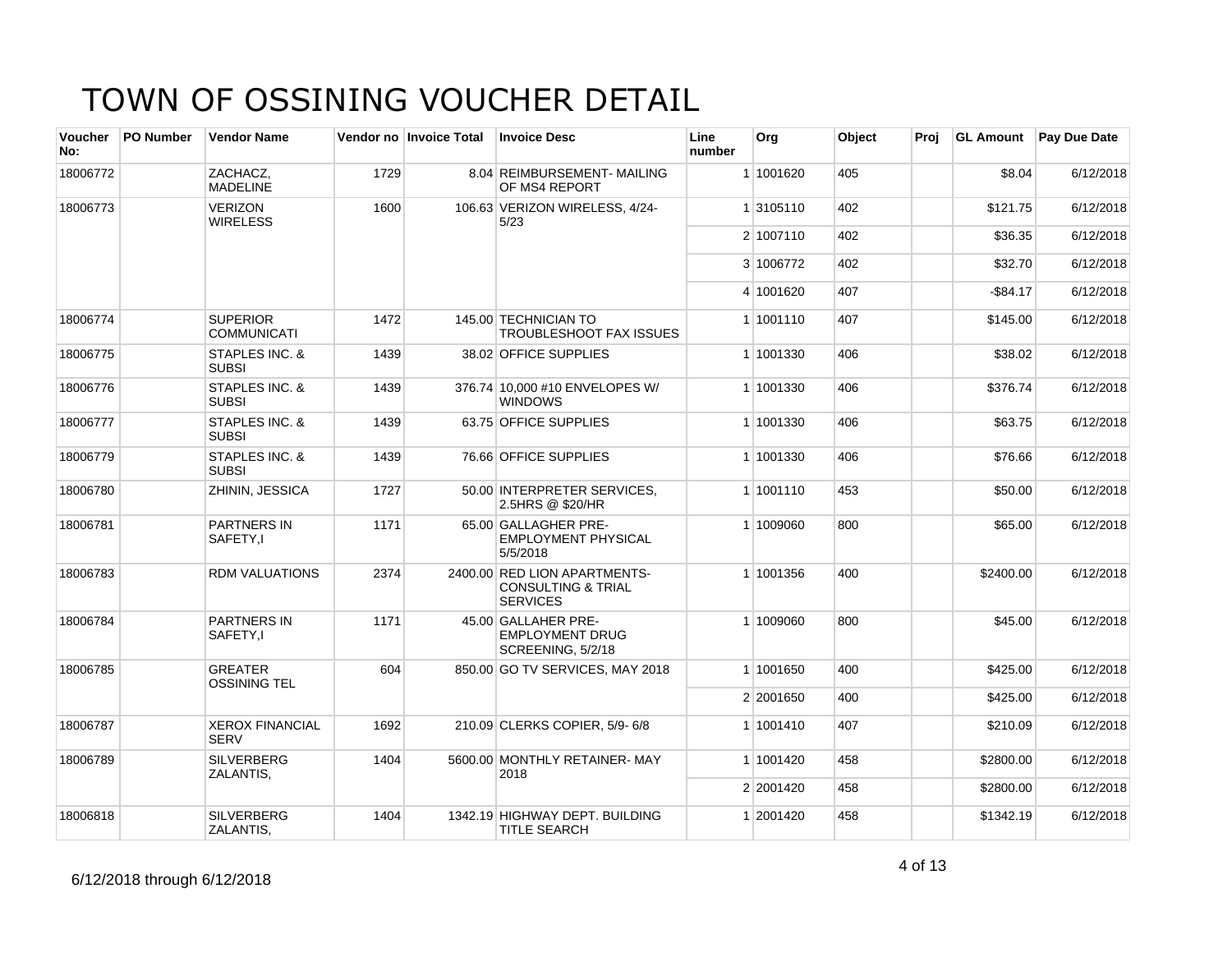| <b>Voucher</b><br>No: | <b>PO Number</b> | <b>Vendor Name</b>                    |      | Vendor no Invoice Total | <b>Invoice Desc</b>                                            | Line<br>number | Org       | Object | Proi | <b>GL Amount</b> | <b>Pay Due Date</b> |
|-----------------------|------------------|---------------------------------------|------|-------------------------|----------------------------------------------------------------|----------------|-----------|--------|------|------------------|---------------------|
| 18006819              |                  | <b>SILVERBERG</b><br>ZALANTIS,        | 1404 |                         | 27.00 DIXON COURT CASE                                         |                | 1 1001420 | 458    |      | \$27.00          | 6/12/2018           |
| 18006820              |                  | <b>SILVERBERG</b><br>ZALANTIS,        | 1404 |                         | 2268.00 MURANELLI TAX CLAIM                                    |                | 1 1001420 | 458    |      | \$1134.00        | 6/12/2018           |
|                       |                  |                                       |      |                         |                                                                |                | 2 2001420 | 458    |      | \$1134.00        | 6/12/2018           |
| 18006822              |                  | <b>DELTA DENTAL</b>                   | 398  |                         | 4486.18 DELTA DENTAL, JUNE 2018                                |                | 1 1009070 | 800    |      | \$3508.50        | 6/12/2018           |
|                       |                  |                                       |      |                         |                                                                |                | 2 2009070 | 800    |      | \$327.50         | 6/12/2018           |
|                       |                  |                                       |      |                         |                                                                |                | 3 3109070 | 800    |      | \$337.79         | 6/12/2018           |
|                       |                  |                                       |      |                         |                                                                |                | 4 3209070 | 800    |      | \$312.39         | 6/12/2018           |
| 18006823              |                  | <b>CSEA</b>                           | 362  |                         | 459.39 CSEA VISION BENEFIT, JUNE<br>2018                       |                | 1 1009070 | 800    |      | \$386.97         | 6/12/2018           |
|                       |                  |                                       |      |                         |                                                                |                | 2 2009070 | 800    |      | \$72.42          | 6/12/2018           |
| 18006824              |                  | <b>HUBBARD'S</b><br>CUPBOARD.         | 1784 |                         | 8249.73 MAY 2018 CI MEALS, CII<br><b>MEALS, EXTRA SUPPLIES</b> |                | 1 1006770 | 441    |      | \$5575.56        | 6/12/2018           |
|                       |                  |                                       |      |                         |                                                                |                | 2 1006771 | 441    |      | \$2505.17        | 6/12/2018           |
|                       |                  |                                       |      |                         |                                                                |                | 3 1006773 | 406    |      | \$169.00         | 6/12/2018           |
| 18006825              |                  | <b>MIVILA FOODS</b>                   | 977  |                         | 321.50 FOOD WIN                                                |                | 1 1006773 | 423    |      | \$321.50         | 6/12/2018           |
| 18006826              |                  | STAPLES INC. &<br><b>SUBSI</b>        | 1439 |                         | 117.01 OFFICE SUPPLIES                                         |                | 1 1006770 | 406    |      | \$117.01         | 6/12/2018           |
| 18006827              |                  | <b>CLEANING</b><br><b>SYSTEMS COM</b> | 305  |                         | 247.83 PAPER SUPPLIES (KITCHEN)                                |                | 1 1006773 | 406    |      | \$247.83         | 6/12/2018           |
| 18006828              |                  | <b>KELLY, CAMERON</b>                 | 779  |                         | 70.00 DANCE CLASS                                              |                | 1 1006772 | 409    |      | \$70.00          | 6/12/2018           |
| 18006829              |                  | <b>KELLY, CAMERON</b>                 | 779  |                         | 70.00 DANCE CLASS                                              |                | 1 1006772 | 409    |      | \$70.00          | 6/12/2018           |
| 18006830              |                  | <b>KELLY, CAMERON</b>                 | 779  |                         | 70.00 DANCE CLASS                                              |                | 1 1006772 | 409    |      | \$70.00          | 6/12/2018           |
| 18006831              |                  | <b>KELLY, CAMERON</b>                 | 779  |                         | 70.00 DANCE CLASS                                              |                | 1 1006772 | 409    |      | \$70.00          | 6/12/2018           |
| 18006832              |                  | <b>KELLY, CAMERON</b>                 | 779  |                         | 70.00 DANCE CLASS                                              |                | 1 1006772 | 409    |      | \$70.00          | 6/12/2018           |
| 18006833              |                  | ASARO, KATHY                          | 87   |                         | 37.25 REIMBURSEMENT- DOLLAR<br><b>WORLD (TABLECLOTHS)</b>      |                | 1 1006770 | 201    |      | \$37.25          | 6/12/2018           |
| 18006834              |                  | ASARO, KATHY                          | 87   |                         | 10.00 REIMBURSEMENT- DOLLAR<br><b>WORLD (BALLOONS)</b>         |                | 1 3400085 | 090902 |      | \$10.00          | 6/12/2018           |
| 18006835              |                  | JEFFRIES, PAUL                        | 1793 |                         | 75.00 ART CLASS                                                |                | 1 1006772 | 409    |      | \$75.00          | 6/12/2018           |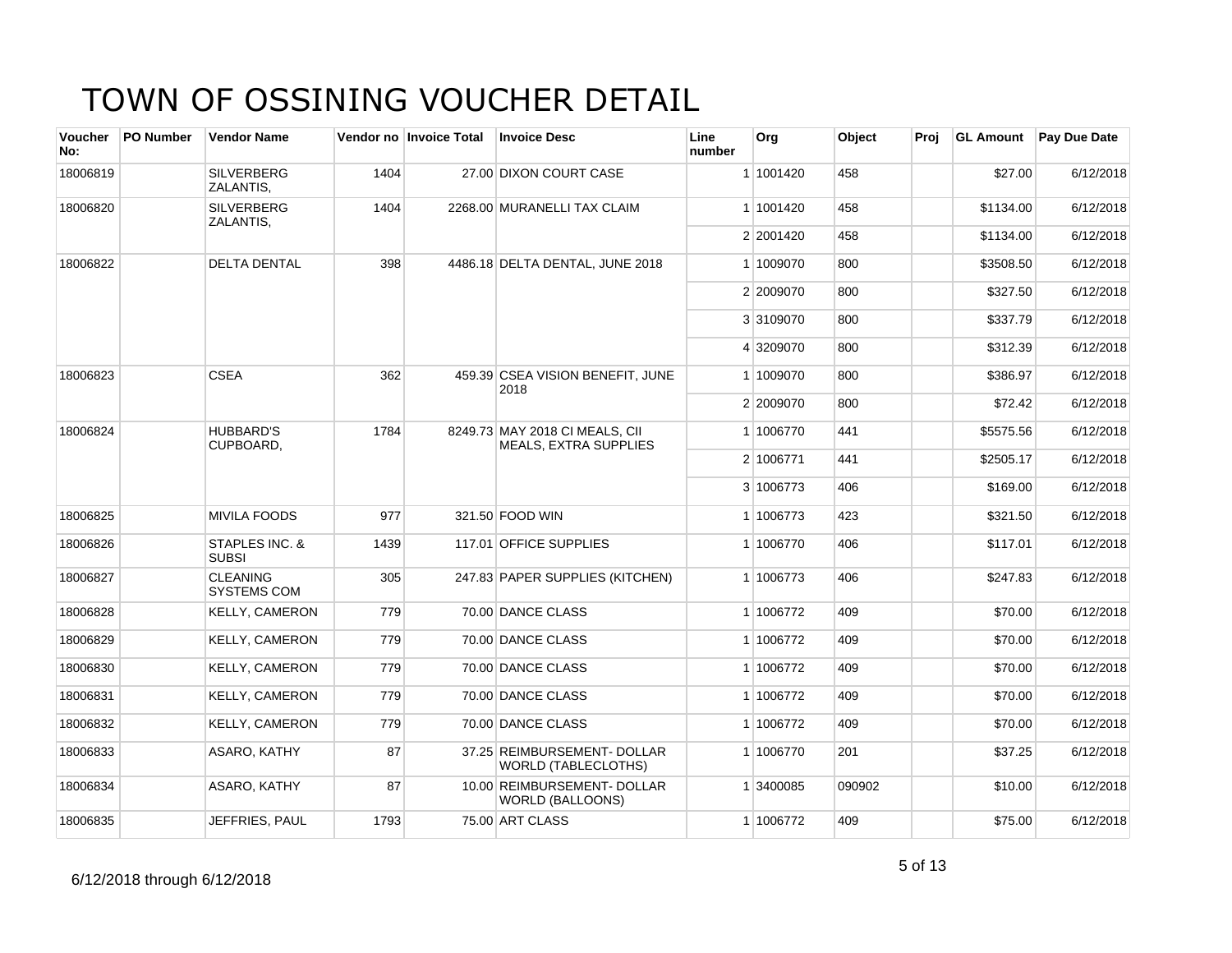| Voucher<br>No: | <b>PO Number</b> | <b>Vendor Name</b>                    |      | Vendor no Invoice Total | <b>Invoice Desc</b>                                  | Line<br>number | Org       | Object | Proj | <b>GL Amount</b> | <b>Pay Due Date</b> |
|----------------|------------------|---------------------------------------|------|-------------------------|------------------------------------------------------|----------------|-----------|--------|------|------------------|---------------------|
| 18006836       |                  | JEFFRIES, PAUL                        | 1793 |                         | 75.00 ART CLASS                                      |                | 1 1006772 | 409    |      | \$75.00          | 6/12/2018           |
| 18006837       |                  | JEFFRIES, PAUL                        | 1793 |                         | 75.00 ART CLASS                                      |                | 1 1006772 | 409    |      | \$75.00          | 6/12/2018           |
| 18006838       |                  | JEFFRIES, PAUL                        | 1793 |                         | 75.00 ART CLASS                                      |                | 1 1006772 | 409    |      | \$75.00          | 6/12/2018           |
| 18006839       |                  | JEFFRIES, PAUL                        | 1793 |                         | 75.00 ART CLASS                                      |                | 1 1006772 | 409    |      | \$75.00          | 6/12/2018           |
| 18006840       |                  | <b>KLEIN, DEBORAH</b>                 | 792  |                         | 210.00 SENIOR SOCIAL WORKER,<br>10HRS @ \$21/HR      |                | 1 1006772 | 409    |      | \$210.00         | 6/12/2018           |
| 18006841       |                  | <b>KLEIN, DEBORAH</b>                 | 792  |                         | 388.50 SENIOR SOCIAL WORKER,<br>18.5HRS @ \$21/HR    |                | 1 1006772 | 409    |      | \$388.50         | 6/12/2018           |
| 18006842       |                  | <b>KLEIN, DEBORAH</b>                 | 792  |                         | 315.00 SENIOR SOCIAL WORKER,<br>15HRS @ \$21/HR      |                | 1 1006772 | 409    |      | \$315.00         | 6/12/2018           |
| 18006843       |                  | KLEIN, DEBORAH                        | 792  |                         | 315.00 SENIOR SOCIAL WORKER,<br>15HRS @ \$21/HR      |                | 1 1006772 | 409    |      | \$315.00         | 6/12/2018           |
| 18006844       |                  | KLEIN, DEBORAH                        | 792  |                         | 210.00 SENIOR SOCIAL WORKER,<br>10HRS @ \$21/HR      |                | 1 1006772 | 409    |      | \$210.00         | 6/12/2018           |
| 18006845       |                  | <b>STARTER FOOD</b><br>CORP. C        | 1441 |                         | 18.23 FOOD WIN                                       |                | 1 1006773 | 423    |      | \$18.23          | 6/12/2018           |
| 18006846       |                  | <b>STARTER FOOD</b><br>CORP. C        | 1441 |                         | 35.59 FOOD WIN                                       |                | 1 1006773 | 423    |      | \$35.59          | 6/12/2018           |
| 18006847       |                  | <b>STARTER FOOD</b><br>CORP. C        | 1441 |                         | 36.61 FOOD WIN                                       |                | 1 1006773 | 423    |      | \$36.61          | 6/12/2018           |
| 18006848       |                  | <b>STARTER FOOD</b><br>CORP. C        | 1441 |                         | 42.92 FOOD WIN                                       |                | 1 1006773 | 423    |      | \$42.92          | 6/12/2018           |
| 18006849       |                  | <b>STARTER FOOD</b><br>CORP. C        | 1441 |                         | 11.65 FOOD WIN                                       |                | 1 1006773 | 423    |      | \$11.65          | 6/12/2018           |
| 18006850       |                  | <b>STARTER FOOD</b><br>CORP. C        | 1441 |                         | 80.52 FOOD WIN                                       |                | 1 1006773 | 423    |      | \$80.52          | 6/12/2018           |
| 18006851       |                  | <b>STARTER FOOD</b><br>CORP. C        | 1441 |                         | 7.96 FOOD WIN                                        |                | 1 1006773 | 423    |      | \$7.96           | 6/12/2018           |
| 18006852       |                  | <b>STARTER FOOD</b><br>CORP. C        | 1441 |                         | 32.99 FOOD WIN                                       |                | 1 1006773 | 423    |      | \$32.99          | 6/12/2018           |
| 18006853       |                  | <b>OPTIMUM -</b><br><b>CABLEVISIO</b> | 1129 |                         | 29.95 DALE CEMETERY PHONE &<br>INTERNET, 5/16 - 6/15 |                | 1 3208810 | 402    |      | \$29.95          | 6/12/2018           |
| 18006855       |                  | <b>STARTER FOOD</b><br>CORP. C        | 1441 |                         | 1.49 FOOD WIN                                        |                | 1 1006773 | 423    |      | \$1.49           | 6/12/2018           |
| 18006856       |                  | <b>STARTER FOOD</b><br>CORP. C        | 1441 |                         | 16.68 FOOD WIN                                       |                | 1 1006773 | 423    |      | \$16.68          | 6/12/2018           |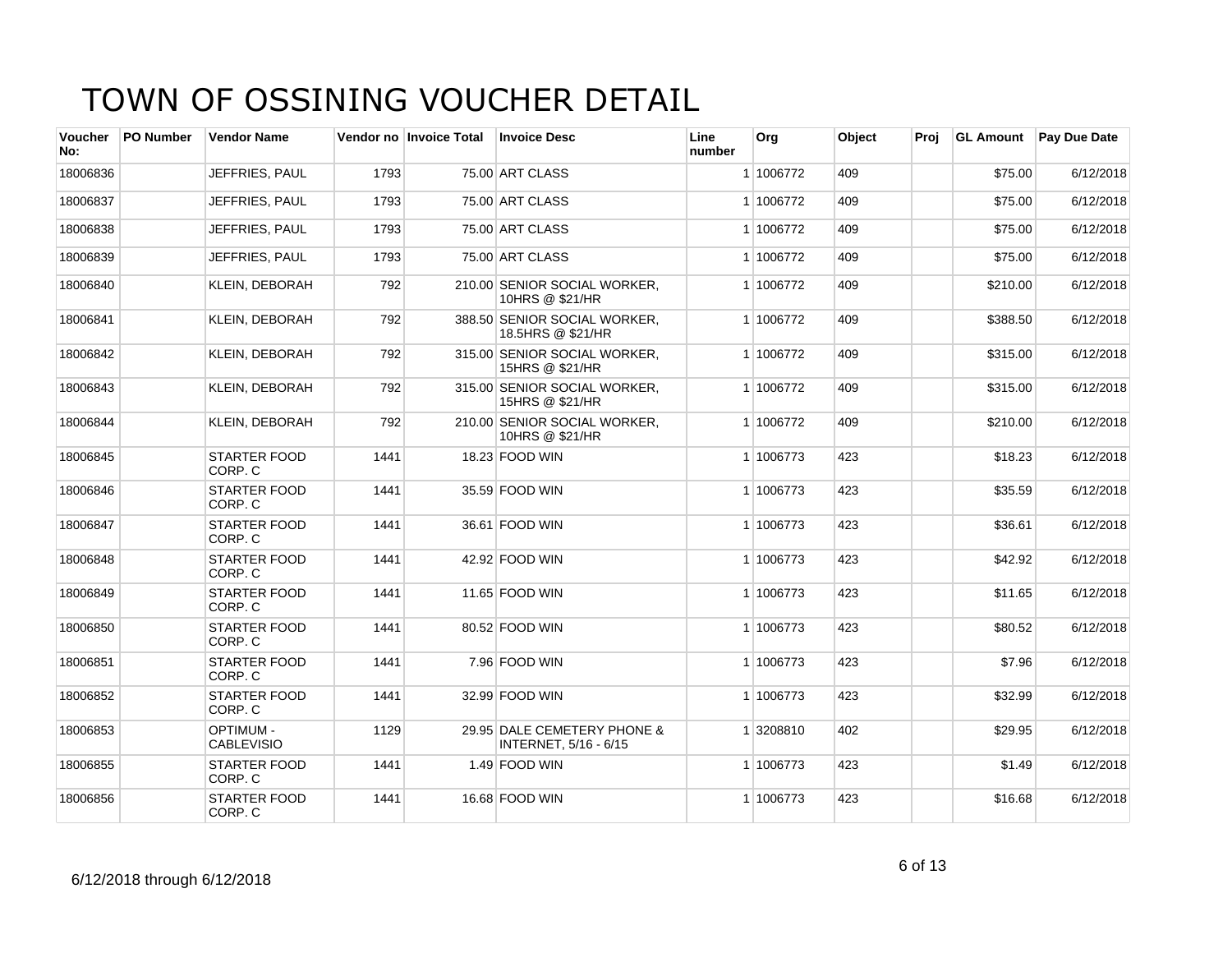| Voucher<br>No: | <b>PO Number</b> | <b>Vendor Name</b>                    |      | Vendor no Invoice Total | <b>Invoice Desc</b>                                                        | Line<br>number | Org       | Object | Proi | <b>GL Amount</b> | <b>Pay Due Date</b> |
|----------------|------------------|---------------------------------------|------|-------------------------|----------------------------------------------------------------------------|----------------|-----------|--------|------|------------------|---------------------|
| 18006858       |                  | <b>STARTER FOOD</b><br>CORP. C        | 1441 |                         | 5.39 FOOD WIN                                                              |                | 1 1006773 | 423    |      | \$5.39           | 6/12/2018           |
| 18006859       |                  | <b>STARTER FOOD</b><br>CORP. C        | 1441 |                         | 20.98 "KICK OFF TO SUMMER"<br><b>PARTY</b>                                 |                | 1 3400085 | 090902 |      | \$20.98          | 6/12/2018           |
| 18006862       |                  | STAPLES INC. &<br><b>SUBSI</b>        | 1439 |                         | 136.46 LEGAL PAPER, POST ITS,<br><b>CATALOG ENVELOPES</b>                  |                | 1 1001220 | 406    |      | \$136.46         | 6/12/2018           |
| 18006864       |                  | <b>RUBRUMS FLORIST</b><br>& GI        | 1327 |                         | 75.00 WREATH FOR BRIARCLIFF<br><b>MEMORIAL DAY CEREMONY</b>                |                | 1 1006510 | 413    |      | \$75.00          | 6/12/2018           |
| 18006866       |                  | <b>OPTIMUM -</b><br><b>CABLEVISIO</b> | 1129 |                         | 29.95 DALE CEMETERY PHONE &<br><b>INTERNET, 4/16 - 5/15</b>                |                | 1 3208810 | 402    |      | \$29.95          | 6/12/2018           |
| 18006867       |                  | <b>XEROX FINANCIAL</b><br><b>SERV</b> | 1692 |                         | 126.78 SENIORS COPIER, 5/3-6/2                                             |                | 1 1006772 | 201    |      | \$126.78         | 6/12/2018           |
| 18006868       |                  | CON EDISON<br><b>CORPORATE</b>        | 319  |                         | 146.68 DALE CEMETERY GAS<br>CHARGES, 4/25 - 5/23                           |                | 1 3208810 | 404    |      | \$146.68         | 6/12/2018           |
| 18006869       |                  | <b>OPTIMUM -</b><br><b>CABLEVISIO</b> | 1129 |                         | 29.95 COURT INTERNET, 5/15-6-6/15                                          |                | 1 1001110 | 446    |      | \$29.95          | 6/12/2018           |
| 18006870       |                  | <b>MELROSE LUMBER</b><br>CO.,         | 945  |                         | 47.64 SUPPLIES FOR BENCH<br><b>INSTALLATION AT DALE</b><br><b>CEMETERY</b> |                | 1 3208810 | 432    |      | \$47.64          | 6/12/2018           |
| 18006872       |                  | <b>FREDERICK P.</b><br><b>CLARK A</b> | 541  |                         | 638.00 CONSULTING SERVICES TO<br>TB FOR APRIL-THORNTON<br><b>HILL</b>      |                | 1 2001989 | 446    |      | \$638.00         | 6/12/2018           |
| 18006873       |                  | <b>MELROSE LUMBER</b><br>CO.,         | 945  |                         | 20.00 SUPPLIES FOR BENCH<br><b>INSTALLATION AT DALE</b><br><b>CEMETERY</b> |                | 1 3208810 | 432    |      | \$20.00          | 6/12/2018           |
| 18006875       |                  | <b>FREDERICK P.</b><br><b>CLARK A</b> | 541  |                         | 2877.00 CONSULTING SVCS TO TB<br>FOR APRIL: SOLAR & ACC.<br><b>APTS</b>    |                | 1 2001989 | 446    |      | \$2877.00        | 6/12/2018           |
| 18006878       |                  | <b>PHOENIX</b>                        | 2624 |                         | 32.00 SOIL TESTING -- DALE<br><b>CEMETERY PORTION</b>                      |                | 1 3208810 | 432    |      | \$32.00          | 6/12/2018           |
| 18006879       |                  | <b>BOND, SCHOENECK</b><br>& KING      | 185  |                         | 2000.00 RETAINER MATTERS- MARCH<br>2018                                    |                | 1 1001420 | 425    |      | \$1300.00        | 6/12/2018           |
|                |                  |                                       |      |                         |                                                                            |                | 2 2001420 | 425    |      | \$100.00         | 6/12/2018           |
|                |                  |                                       |      |                         |                                                                            |                | 3 3105010 | 425    |      | \$600.00         | 6/12/2018           |
| 18006880       |                  | <b>MATTHEWS</b>                       | 2471 |                         | 319.70 COLUMBARIUM PLAQUE FOR<br>L. SEGARRA                                |                | 1 3208810 | 413    |      | \$319.70         | 6/12/2018           |
| 18006882       |                  | UNION FG, INC.                        | 1735 |                         | 750.00 5 STEEL POSTS FOR DALE<br><b>CEMETERY</b>                           |                | 1 3208810 | 432    |      | \$750.00         | 6/12/2018           |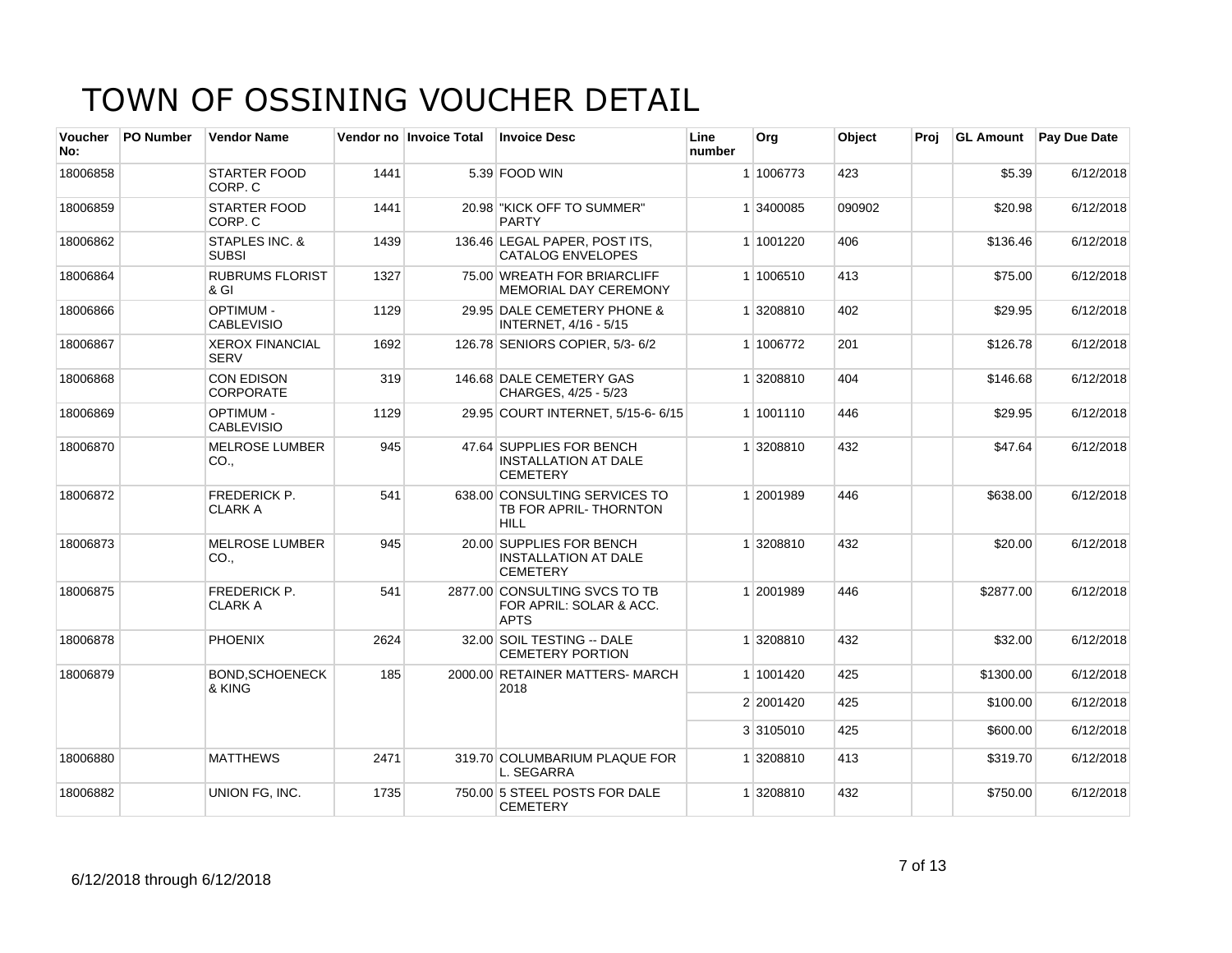| <b>Voucher</b><br>No: | PO Number | <b>Vendor Name</b>                    |      | Vendor no Invoice Total | <b>Invoice Desc</b>                                                            | Line<br>number | Org       | Object | Proj | <b>GL Amount</b> | Pay Due Date |
|-----------------------|-----------|---------------------------------------|------|-------------------------|--------------------------------------------------------------------------------|----------------|-----------|--------|------|------------------|--------------|
| 18006884              |           | <b>ADVANCE AUTO</b><br><b>PARTS</b>   | 2238 |                         | 13.49 SUPPLIES FOR DALE<br><b>CEMETERY</b>                                     |                | 1 3208810 | 432    |      | \$13.49          | 6/12/2018    |
| 18006886              |           | BOND.SCHOENECK<br>& KING              | 185  |                         | 493.00 HOURLY MATTERS- MARCH<br>2018                                           |                | 1 1001420 | 425    |      | \$320.45         | 6/12/2018    |
|                       |           |                                       |      |                         |                                                                                |                | 2 2001420 | 425    |      | \$24.65          | 6/12/2018    |
|                       |           |                                       |      |                         |                                                                                |                | 3 3105010 | 425    |      | \$147.90         | 6/12/2018    |
| 18006887              |           | ARCO CLEANING                         | 76   |                         | 115.00 DALE CEMETERY CONTRACT<br>CLEANING, 5/1 - 5/31                          |                | 1 3208810 | 406    |      | \$115.00         | 6/12/2018    |
| 18006888              |           | <b>PROSPERO</b><br><b>NURSERY</b>     | 1248 |                         | 474.00 PLANTINGS FOR DALE<br><b>CEMETERY</b>                                   |                | 1 3208810 | 432    |      | \$474.00         | 6/12/2018    |
| 18006889              |           | <b>BOND, SCHOENECK</b><br>& KING      | 185  |                         | 2000.00 RETAINER MATTERS- APRIL<br>2018                                        |                | 1 1001420 | 425    |      | \$1300.00        | 6/12/2018    |
|                       |           |                                       |      |                         |                                                                                |                | 2 2001420 | 425    |      | \$100.00         | 6/12/2018    |
|                       |           |                                       |      |                         |                                                                                |                | 3 3105010 | 425    |      | \$600.00         | 6/12/2018    |
| 18006891              |           | <b>BOND.SCHOENECK</b><br>& KING       | 185  |                         | 545.00 HOURLY MATTERS- APRIL<br>2018                                           |                | 1 1001420 | 425    |      | \$354.25         | 6/12/2018    |
|                       |           |                                       |      |                         |                                                                                |                | 2 2001420 | 425    |      | \$27.25          | 6/12/2018    |
|                       |           |                                       |      |                         |                                                                                |                | 3 3105010 | 425    |      | \$163.50         | 6/12/2018    |
| 18006892              |           | <b>MARKETING</b>                      | 2086 |                         | 5724.80 PRINTING/MAILING 8006<br><b>CHANGE OF ASSESSMENT</b><br><b>LETTERS</b> |                | 1 1001355 | 405    |      | \$5724.80        | 6/12/2018    |
| 18006893              |           | <b>PATCHEN STENO</b><br><b>SERVIC</b> | 1174 |                         | 100.00 STENO SERVICES, PEOPLE V.<br><b>B DIXON</b>                             |                | 1 1001110 | 453    |      | \$100.00         | 6/12/2018    |
| 18006894              |           | ZHININ, JESSICA                       | 1727 |                         | 60.00 INTERPRETER SERVICES.<br>3HRS @ \$20/HR                                  |                | 1 1001110 | 453    |      | \$60.00          | 6/12/2018    |
| 18006895              |           | ZHININ, JESSICA                       | 1727 |                         | 80.00 INTERPRETER SERVICES.<br>4HRS @ \$20/HR                                  |                | 1 1001110 | 453    |      | \$80.00          | 6/12/2018    |
| 18006896              |           | STAPLES INC. &<br><b>SUBSI</b>        | 1439 |                         | 206.49 TONER, POST-IS, PAPER                                                   |                | 1 1001110 | 406    |      | \$206.49         | 6/12/2018    |
| 18006897              |           | STAPLES INC. &<br><b>SUBSI</b>        | 1439 |                         | 11.57 POST-ITS                                                                 |                | 1 1001110 | 406    |      | \$11.57          | 6/12/2018    |
| 18006898              |           | <b>WILLIAMSON LAW</b><br><b>BOOK</b>  | 1673 |                         | 126.98 RECEIPT BOOKS- KOBA                                                     |                | 1 1001110 | 406    |      | \$126.98         | 6/12/2018    |
| 18006899              |           | <b>CINTAS CORP.</b>                   | 299  |                         | 392.27 RESTOCK FOR 16 CROTON,<br><b>COURT, SENIORS, CLAC &amp;</b>             |                | 1 1001620 | 406    |      | \$251.86         | 6/12/2018    |
|                       |           |                                       |      |                         | <b>CEM</b>                                                                     |                | 2 3208810 | 406    |      | \$140.41         | 6/12/2018    |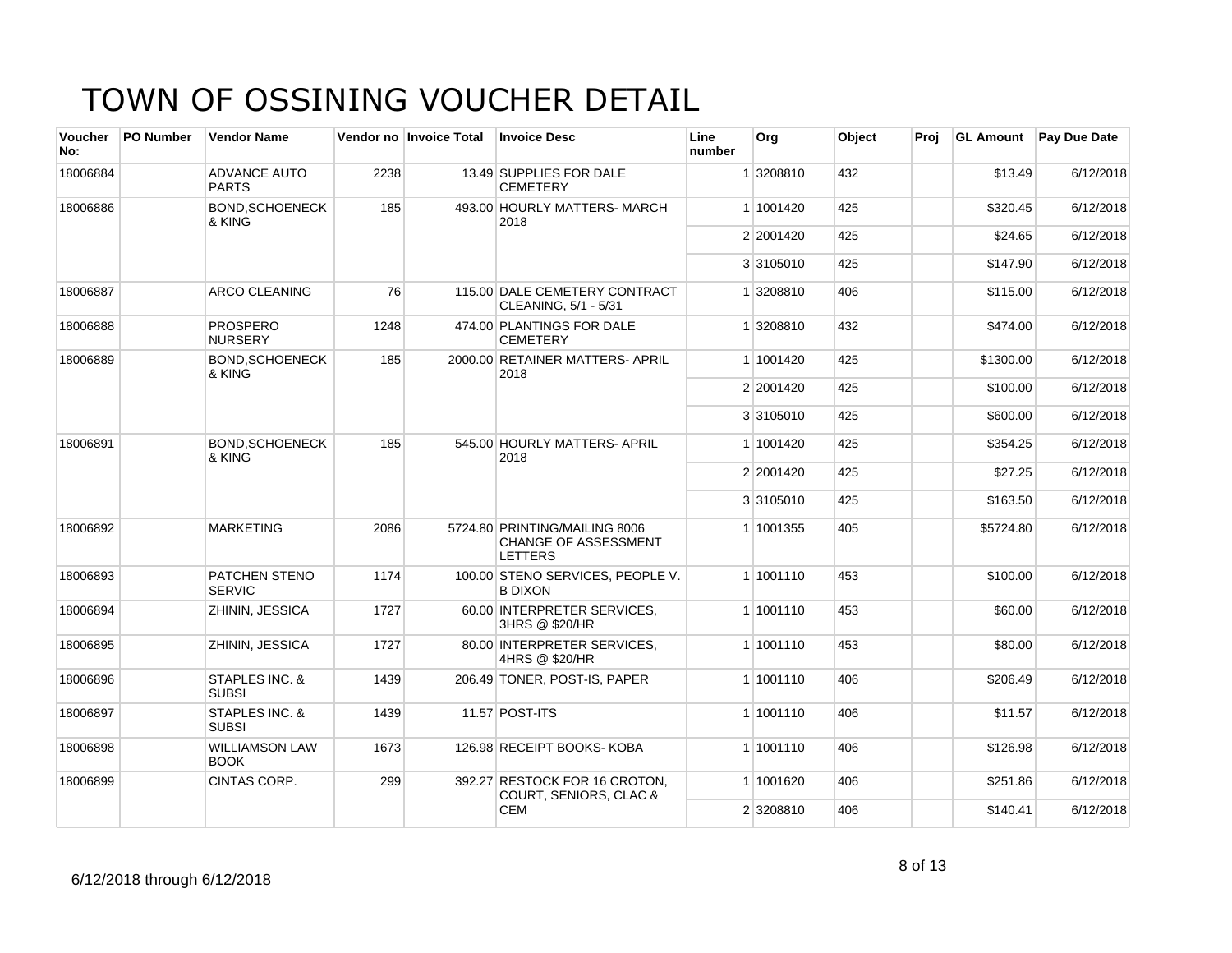| Voucher<br>No: | <b>PO Number</b> | <b>Vendor Name</b>                    |      | Vendor no Invoice Total | <b>Invoice Desc</b>                                               | Line<br>number | Org       | Object | Proj | <b>GL Amount</b> | <b>Pay Due Date</b> |
|----------------|------------------|---------------------------------------|------|-------------------------|-------------------------------------------------------------------|----------------|-----------|--------|------|------------------|---------------------|
| 18006900       |                  | CINTAS CORP.                          | 299  |                         | 260.10 RESTOCK FOR 16 CROTON.<br><b>COURT. SENIORS &amp; CLAC</b> |                | 1 1001620 | 406    |      | \$260.10         | 6/12/2018           |
| 18006901       |                  | <b>CON EDISON</b><br><b>CORPORATE</b> | 319  |                         | 31.73 OBCC GAS CHARGES, 4/25 -<br>5/24                            |                | 1 1007110 | 404    |      | \$31.73          | 6/12/2018           |
| 18006904       |                  | CALL-A-HEAD<br>CORP.                  | 232  |                         | 36.50 RENTAL OF DOG PARK UNIT.<br>$6/1 - 6/30$                    |                | 1 1007110 | 485    |      | \$36.50          | 6/12/2018           |
| 18006906       |                  | MASSY, MARTIN P.                      | 2729 |                         | 60.00 REIMBURSEMENT FOR<br><b>MEMORIAL DAY WREATHS</b>            |                | 1 1006510 | 413    |      | \$60.00          | 6/12/2018           |
| 18006907       |                  | CHIMILIO, TRUPTI R                    | 2728 |                         | 37.53 REIMBURSEMENT FOR<br>MEMORIAL DAY WREATHS                   |                | 1 1006510 | 413    |      | \$37.53          | 6/12/2018           |
| 18006909       |                  | <b>OSSINING</b><br><b>VOLUNTEER</b>   | 1149 |                         | 7920.00 REIMBURSEMENT FROM<br>SLEEPY HOLLOW, 6/1 - 6/30           |                | 1 6604540 | 520    |      | \$7920.00        | 6/12/2018           |
| 18006912       |                  | <b>VILLAGE OF</b><br><b>OSSINING</b>  | 1607 |                         | 982.70 6/18 PROSECUTOR IMA                                        |                | 1 1001420 | 520    |      | \$982.70         | 6/12/2018           |
| 18006916       |                  | <b>HOME MASON</b><br><b>SUPPLY</b>    | 1844 |                         | 72.10 SUPPLIES FOR GERLACH<br><b>PARK</b>                         |                | 1 3707110 | 200    | 5205 | \$72.10          | 6/12/2018           |
| 18006917       |                  | <b>HOME MASON</b><br><b>SUPPLY</b>    | 1844 |                         | 579.85 TOOLS FOR MASONRY WORK                                     |                | 1 1007110 | 485    |      | \$579.85         | 6/12/2018           |
| 18006919       |                  | <b>HOME MASON</b><br><b>SUPPLY</b>    | 1844 |                         | 179.40 SUPPLIES FOR PARKS DEPT.                                   |                | 1 1007110 | 485    |      | \$179.40         | 6/12/2018           |
| 18006922       |                  | <b>BOBCAT OF NEW</b><br><b>YORK</b>   | 176  |                         | 647.59 EXCAVATOR REPAIRS                                          |                | 1 1007110 | 455    |      | \$647.59         | 6/12/2018           |
| 18006923       |                  | <b>VILLAGE OF</b><br>OSSINING         | 1607 |                         | 41933.64 6/18 FIRE IMA                                            |                | 1 6403410 | 520    |      | \$41933.64       | 6/12/2018           |
| 18006925       |                  | <b>VILLAGE OF</b><br><b>OSSINING</b>  | 1607 |                         | 1788.35 6/18 1ST FLOOR RENT IMA                                   |                | 1 1001620 | 521    |      | \$1788.35        | 6/12/2018           |
| 18006928       |                  | <b>BOBCAT OF NEW</b><br><b>YORK</b>   | 176  |                         | 997.38 EXCAVATOR SERVICE                                          |                | 1 1007110 | 455    |      | \$997.38         | 6/12/2018           |
| 18006933       |                  | <b>VILLAGE OF</b><br><b>OSSINING</b>  | 1607 |                         | 7674.02 6/18 3RD FLOOR RENT IMA                                   |                | 1 1001620 | 521    |      | \$7674.02        | 6/12/2018           |
| 18006935       |                  | <b>VILLAGE OF</b><br><b>OSSINING</b>  | 1607 |                         | 33997.82 6/18 DATA PROCESSING IMA                                 |                | 1 1001680 | 520    |      | \$12397.80       | 6/12/2018           |
|                |                  |                                       |      |                         |                                                                   |                | 2 2001680 | 520    |      | \$8170.11        | 6/12/2018           |
|                |                  |                                       |      |                         |                                                                   |                | 3 3101680 | 520    |      | \$6938.36        | 6/12/2018           |
|                |                  |                                       |      |                         |                                                                   |                | 4 3201680 | 520    |      | \$577.31         | 6/12/2018           |
|                |                  |                                       |      |                         |                                                                   |                | 5 5001680 | 520    |      | \$221.74         | 6/12/2018           |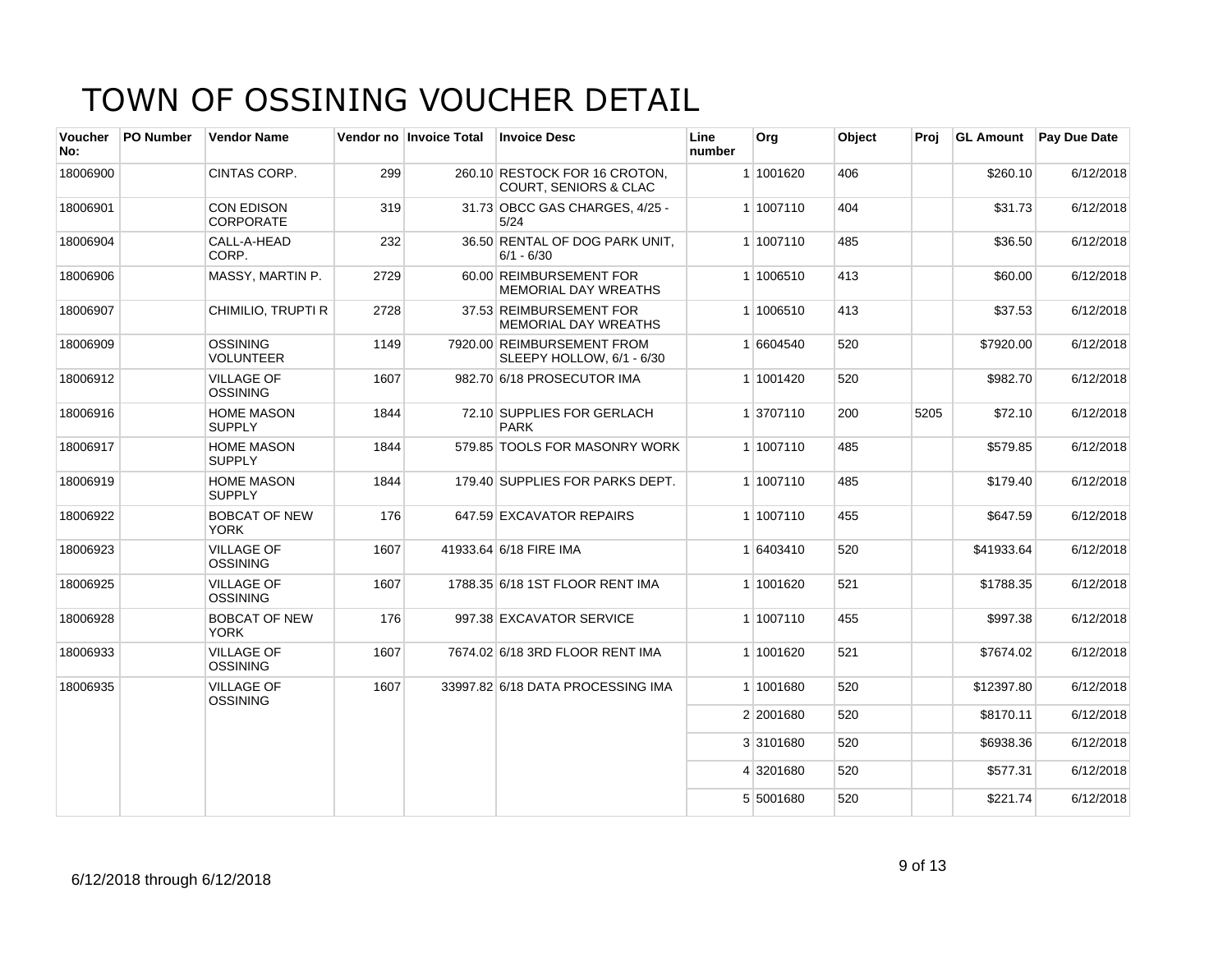| Voucher<br>No: | <b>PO Number</b> | <b>Vendor Name</b>                    |      | Vendor no Invoice Total | <b>Invoice Desc</b>                                    | Line<br>number | Org        | Object | Proj | <b>GL Amount</b> | Pay Due Date |
|----------------|------------------|---------------------------------------|------|-------------------------|--------------------------------------------------------|----------------|------------|--------|------|------------------|--------------|
| 18006935       |                  | <b>VILLAGE OF</b><br><b>OSSINING</b>  | 1607 |                         | 33997.82 6/18 DATA PROCESSING IMA                      |                | 6 5101680  | 520    |      | \$156.24         | 6/12/2018    |
|                |                  |                                       |      |                         |                                                        |                | 7 4501680  | 520    |      | \$1047.79        | 6/12/2018    |
|                |                  |                                       |      |                         |                                                        |                | 8 6301680  | 520    |      | \$193.44         | 6/12/2018    |
|                |                  |                                       |      |                         |                                                        |                | 9 6401680  | 520    |      | \$1558.03        | 6/12/2018    |
|                |                  |                                       |      |                         |                                                        |                | 10 6501680 | 520    |      | \$1293.29        | 6/12/2018    |
|                |                  |                                       |      |                         |                                                        |                | 11 6601680 | 520    |      | \$1443.71        | 6/12/2018    |
| 18006936       |                  | <b>VILLAGE OF</b><br><b>OSSINING</b>  | 1607 |                         | 29368.36 6/18 RECREATION IMA                           |                | 1 2007310  | 520    |      | \$29368.36       | 6/12/2018    |
| 18006937       |                  | <b>VILLAGE OF</b><br><b>OSSINING</b>  | 1607 |                         | 2991.15 6/18 RECREATION RENT IMA                       |                | 1 1006770  | 460    |      | \$2991.15        | 6/12/2018    |
| 18006945       |                  | <b>VILLAGE OF</b><br><b>OSSINING</b>  | 1607 |                         | 4137.23 6/18 COURT ROOM RENT IMA                       |                | 1 1001620  | 521    |      | \$4137.23        | 6/12/2018    |
| 18006946       |                  | <b>VILLAGE OF</b><br><b>OSSINING</b>  | 1607 |                         | 1422.38 6/18 ARMORY RENT IMA                           |                | 1 2003620  | 521    |      | \$1422.38        | 6/12/2018    |
| 18006947       |                  | <b>VILLAGE OF</b><br><b>OSSINING</b>  | 1607 |                         | 7403.31 6/18 ENGINEERING IMA                           |                | 1 1001440  | 520    |      | \$370.17         | 6/12/2018    |
|                |                  |                                       |      |                         |                                                        |                | 2 2001440  | 520    |      | \$6292.81        | 6/12/2018    |
|                |                  |                                       |      |                         |                                                        |                | 3 4501440  | 520    |      | \$740.33         | 6/12/2018    |
| 18006948       |                  | <b>VILLAGE OF</b><br><b>OSSINING</b>  | 1607 |                         | 322.55 6/18 CONFERENCE ROOM<br><b>RENT IMA</b>         |                | 1 1001620  | 521    |      | \$322.55         | 6/12/2018    |
| 18006949       |                  | <b>VILLAGE OF</b><br><b>OSSINING</b>  | 1607 |                         | 164619.08 6/18 POLICE IMA                              |                | 1 2003120  | 520    |      | \$164619.08      | 6/12/2018    |
| 18006950       |                  | LEAVITT LEGAL,<br><b>PLLC</b>         | 1794 |                         | 2466.00 SPECIAL COUNSEL-MAY<br>2018/TRANSCRIPT FOR RED |                | 1 1001356  | 400    |      | \$549.00         | 6/12/2018    |
|                |                  |                                       |      |                         | <b>LION</b>                                            |                | 2 1001420  | 458    |      | \$958.50         | 6/12/2018    |
|                |                  |                                       |      |                         |                                                        |                | 3 2001420  | 458    |      | \$958.50         | 6/12/2018    |
| 18006951       |                  | CAFARELLI,<br><b>VICTORIA</b>         | 2032 |                         | 40.45 REIMBURSEMENT- LUNCH<br>FOR GRANT MEETING 6/6/18 |                | 1 1001620  | 409    |      | \$40.45          | 6/12/2018    |
| 18006952       |                  | ABATECOLA,<br><b>BRIDGET</b>          | 16   |                         | 200.00 STENO SERVICES, PEOPLE V.<br><b>SHULTIS</b>     |                | 1 1001110  | 453    |      | \$200.00         | 6/12/2018    |
| 18006957       |                  | <b>TOLLS BY MAIL</b><br><b>PAYMEN</b> | 2411 |                         | 13.75 TOLL BILL #17073984649<br>PARKS DEPT.            |                | 1 1007110  | 411    |      | \$13.75          | 6/12/2018    |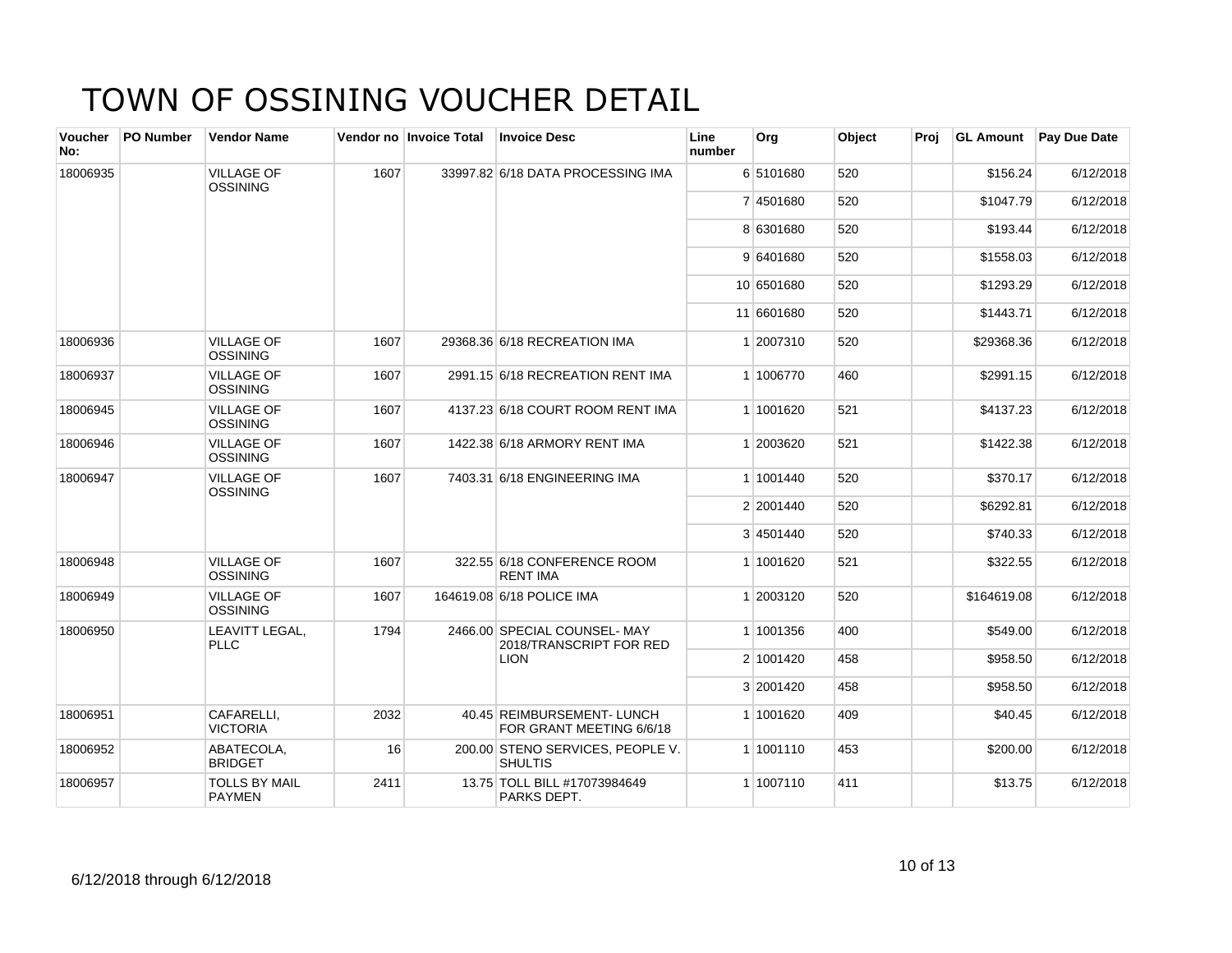| <b>Voucher</b><br>No: | <b>PO Number</b>  | <b>Vendor Name</b>                 |      | Vendor no Invoice Total | <b>Invoice Desc</b>                                          | Line<br>number | Org       | Object | Proj | <b>GL Amount</b> | Pay Due Date |
|-----------------------|-------------------|------------------------------------|------|-------------------------|--------------------------------------------------------------|----------------|-----------|--------|------|------------------|--------------|
|                       | 18006959 20170050 | <b>ACME AUTO</b><br><b>LEASING</b> | 1949 |                         | 365.00 NISSAN LEAF LEASE FOR<br>BUILDING, 6/1 - 6/30         |                | 1 2003620 | 207    |      | \$365.00         | 6/12/2018    |
| 18006961              |                   | CITY CARTING. INC.                 | 2687 |                         | 72.00 DUMP DEBRIS FOR PARKS<br>DEPT.                         |                | 1 1007110 | 485    |      | \$72.00          | 6/12/2018    |
| 18006962              |                   | GRIFFIN, COOGAN,<br><b>SUL</b>     | 612  |                         | 1437.21 2011-2015 TAX YEAR CERT<br>REFUND 173 CHAPPAQUA RD   |                | 1 1001930 | 45802  |      | \$115.01         | 6/12/2018    |
|                       |                   |                                    |      |                         |                                                              |                | 2 2001930 | 45802  |      | \$553.16         | 6/12/2018    |
|                       |                   |                                    |      |                         |                                                              |                | 3 3101930 | 45802  |      | \$441.70         | 6/12/2018    |
|                       |                   |                                    |      |                         |                                                              |                | 4 4501930 | 45802  |      | \$51.11          | 6/12/2018    |
|                       |                   |                                    |      |                         |                                                              |                | 5 5001930 | 45802  |      | \$4.58           | 6/12/2018    |
|                       |                   |                                    |      |                         |                                                              |                | 6 6301930 | 45802  |      | \$12.83          | 6/12/2018    |
|                       |                   |                                    |      |                         |                                                              |                | 7 6401930 | 45802  |      | \$117.13         | 6/12/2018    |
|                       |                   |                                    |      |                         |                                                              |                | 8 6501930 | 45802  |      | \$108.01         | 6/12/2018    |
|                       |                   |                                    |      |                         |                                                              |                | 9 6601930 | 45802  |      | \$33.68          | 6/12/2018    |
| 18006966              |                   | <b>MT. KISCO TRUCK &amp;</b><br>AU | 1000 |                         | 78.16 PARKS TRUCK #23                                        |                | 1 1007110 | 455    |      | \$78.16          | 6/12/2018    |
| 18006968              |                   | <b>MT. KISCO TRUCK &amp;</b><br>AU | 1000 |                         | 82.65 PARKS TRUCK #23                                        |                | 1 1007110 | 455    |      | \$82.65          | 6/12/2018    |
| 18006969              |                   | NOR-WEST<br><b>REGIONAL</b>        | 1063 |                         | 28373.00 TOWN OF OSSINING<br>MUNICIPAL CONTRIBUTION,<br>2018 |                | 1 1007310 | 400    |      | \$28373.00       | 6/12/2018    |
| 18006970              |                   | <b>PHOENIX</b>                     | 2624 |                         | 64.00 SOIL TESTING, PARKS<br><b>PORTION</b>                  |                | 1 1007110 | 485    |      | \$64.00          | 6/12/2018    |
| 18006971              |                   | STAPLES INC. &<br><b>SUBSI</b>     | 1439 |                         | 89.94 AIR FRESHNER FOR PARKS<br>DEPT.                        |                | 1 1007110 | 485    |      | \$89.94          | 6/12/2018    |
| 18006973              |                   | <b>SPORT SUPPLY</b><br>GROUP /     | 1433 |                         | 1930.50 30 DOZEN SOFTBALLS                                   |                | 1 1007310 | 400    |      | \$1930.50        | 6/12/2018    |
| 18006975              |                   | PET WASTE<br><b>ELIMINATOR</b>     | 2242 |                         | 80.00 PET WASTE ELIMINATOR<br><b>BAGS</b>                    |                | 1 1007110 | 485    |      | \$80.00          | 6/12/2018    |
| 18006976              |                   | UNITED METRO<br><b>ENERGY</b>      | 1561 |                         | 82.17 34.4 GAL@\$3.3865/GAL #2 OIL<br><b>TO CLAC</b>         |                | 1 1007110 | 404    |      | \$82.17          | 6/12/2018    |
| 18006977              |                   | <b>GLENCO SUPPLY,</b><br>INC.      | 589  |                         | 93.00 2 18X24 HIGH INTENSITY<br>SIGNS FOR ENGEL PARK         |                | 1 1007110 | 485    |      | \$93.00          | 6/12/2018    |
| 18006978              |                   | CITY CARTING, INC.                 | 2687 |                         | 78.00 DUMP DEBRIS PARKS DEPT.                                |                | 1 1007110 | 485    |      | \$78.00          | 6/12/2018    |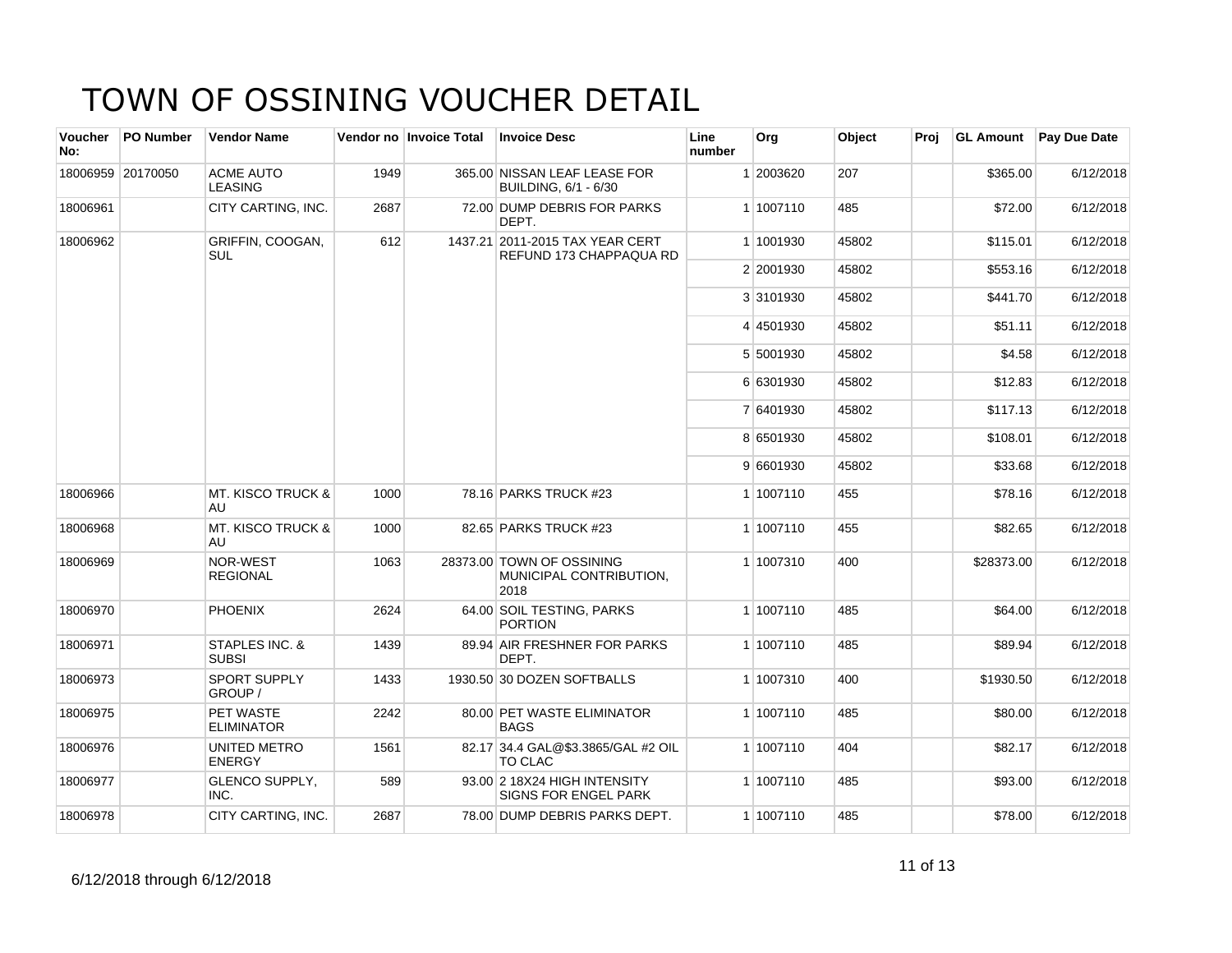| <b>Voucher</b><br>No: | <b>PO Number</b> | <b>Vendor Name</b>                        |      | Vendor no Invoice Total | <b>Invoice Desc</b>                                                      | Line<br>number | Org       | Object | Proj | <b>GL Amount</b> | <b>Pay Due Date</b> |
|-----------------------|------------------|-------------------------------------------|------|-------------------------|--------------------------------------------------------------------------|----------------|-----------|--------|------|------------------|---------------------|
| 18006979              |                  | <b>BOB'S ARMY &amp;</b><br><b>NAVY ST</b> | 177  |                         | 315.00 M. GALLAGHER UNIFORM<br><b>ALLOWANCE</b>                          |                | 1 1007110 | 435    |      | \$315.00         | 6/12/2018           |
| 18006980              |                  | <b>BOB'S ARMY &amp;</b><br><b>NAVY ST</b> | 177  |                         | 500.00 S. WHITE UNIFORM<br><b>ALLOWANCE</b>                              |                | 1 1007110 | 435    |      | \$500.00         | 6/12/2018           |
| 18006981              |                  | <b>DYKES</b>                              | 2071 |                         | 291.86 SUPPLIES FOR WATERFRONT<br><b>ELECTRIC BOX</b>                    |                | 1 1007110 | 485    |      | \$291.86         | 6/12/2018           |
| 18006991              |                  | <b>SEEWALD, MILTON</b>                    | 2734 |                         | 74.32 2018 SCAR REFUND 65 HOLLY<br><b>PLACE</b>                          |                | 1 100010  | 1001   |      | \$74.32          | 6/12/2018           |
| 18006993              |                  | <b>MAPLE HOUSE</b><br><b>RENEWALL</b>     | 2735 |                         | 11807.33 REFUND OF OVERPAYMENT<br>BILL 7801 15 MAPLE PLACE               |                | 1 100     | 0690   |      | \$11807.33       | 6/12/2018           |
| 18006995              |                  | LERETA CORP.                              | 837  |                         | 35.58 REFUND OF OVERPAYMENT<br>BILL 5577 54 NARRAGANSETT                 |                | 1 100     | 0690   |      | \$35.58          | 6/12/2018           |
| 18006996              |                  | LERETA CORP.                              | 837  |                         | 20.44 2018 SCHOOL TAX OVRPYMT<br>REF B#3866 54<br>NARRAGANSETT           |                | 1 100     | 0690   |      | \$20.44          | 6/12/2018           |
| 18006997              |                  | <b>SILVERBERG</b><br>ZALANTIS,            | 1404 |                         | 270.00 4/18 SERVICES MGM<br><b>SUBDIVISION-5 HAWKES</b><br><b>AVENUE</b> |                | 1 3303046 | 0065   |      | \$270.00         | 6/12/2018           |
| 18006998              |                  | <b>SILVERBERG</b><br>ZALANTIS,            | 1404 |                         | 135.00 4/18 SERVICES 593 NORTH<br><b>STATE ROAD LLC</b>                  |                | 1 3303045 | 0065   |      | \$135.00         | 6/12/2018           |
| 18006999              |                  | <b>SILVERBERG</b><br>ZALANTIS,            | 1404 |                         | 135.00 4/18 SERVICES CONTRERAS &<br><b>DIESING</b>                       |                | 1 3303047 | 0065   |      | \$135.00         | 6/12/2018           |
| 18007004              |                  | <b>SILVERBERG</b><br>ZALANTIS,            | 1404 |                         | 1539.00 5/18 SERVICES RIVER KNOLL<br><b>STONY LODGE</b>                  |                | 1 3303039 | 0065   |      | \$1539.00        | 6/12/2018           |
| 18007005              |                  | <b>SILVERBERG</b><br>ZALANTIS,            | 1404 |                         | 135.00 5/18 SERVICES RINALDI<br><b>SUBDIVISION</b>                       |                | 1 3303044 | 0065   |      | \$135.00         | 6/12/2018           |
| 18007006              |                  | <b>SILVERBERG</b><br>ZALANTIS,            | 1404 |                         | 108.00 5/18 SERVICES RAYFORD<br><b>DAVERNE ARB</b>                       |                | 1 3303043 | 0065   |      | \$108.00         | 6/12/2018           |
| 18007007              |                  | <b>SILVERBERG</b><br>ZALANTIS.            | 1404 |                         | 83.00 5/18 SERVICES POLZELLA 72A<br><b>HAWKES AVE</b>                    |                | 1 3303042 | 0065   |      | \$83.00          | 6/12/2018           |
| 18007008              |                  | <b>SILVERBERG</b><br>ZALANTIS.            | 1404 |                         | 270.00 5/18 SERVICES 593 NORTH<br><b>STATE RD LLC</b>                    |                | 1 3303045 | 0065   |      | \$270.00         | 6/12/2018           |
| 18007009              |                  | <b>SILVERBERG</b><br>ZALANTIS,            | 1404 |                         | 162.00 5/18 SERVICES CONTRERAS &<br><b>DIESING</b>                       |                | 1 3303047 | 0065   |      | \$162.00         | 6/12/2018           |
| 18007026              |                  | <b>SPCA OF</b><br><b>WESTCHESTER</b>      | 1427 |                         | 970.98 TOWN CHARGE FOR THE<br>MONTH OF JUNE 2018                         |                | 1 2003510 | 430    |      | \$970.98         | 6/12/2018           |
| 18007049              |                  | MT. KISCO<br><b>CHEVROLET</b>             | 2521 |                         | 651.59 MEDIUM DUTY FUEL LINE<br>BUNDLE #23                               |                | 1 1007110 | 455    |      | \$651.59         | 6/12/2018           |